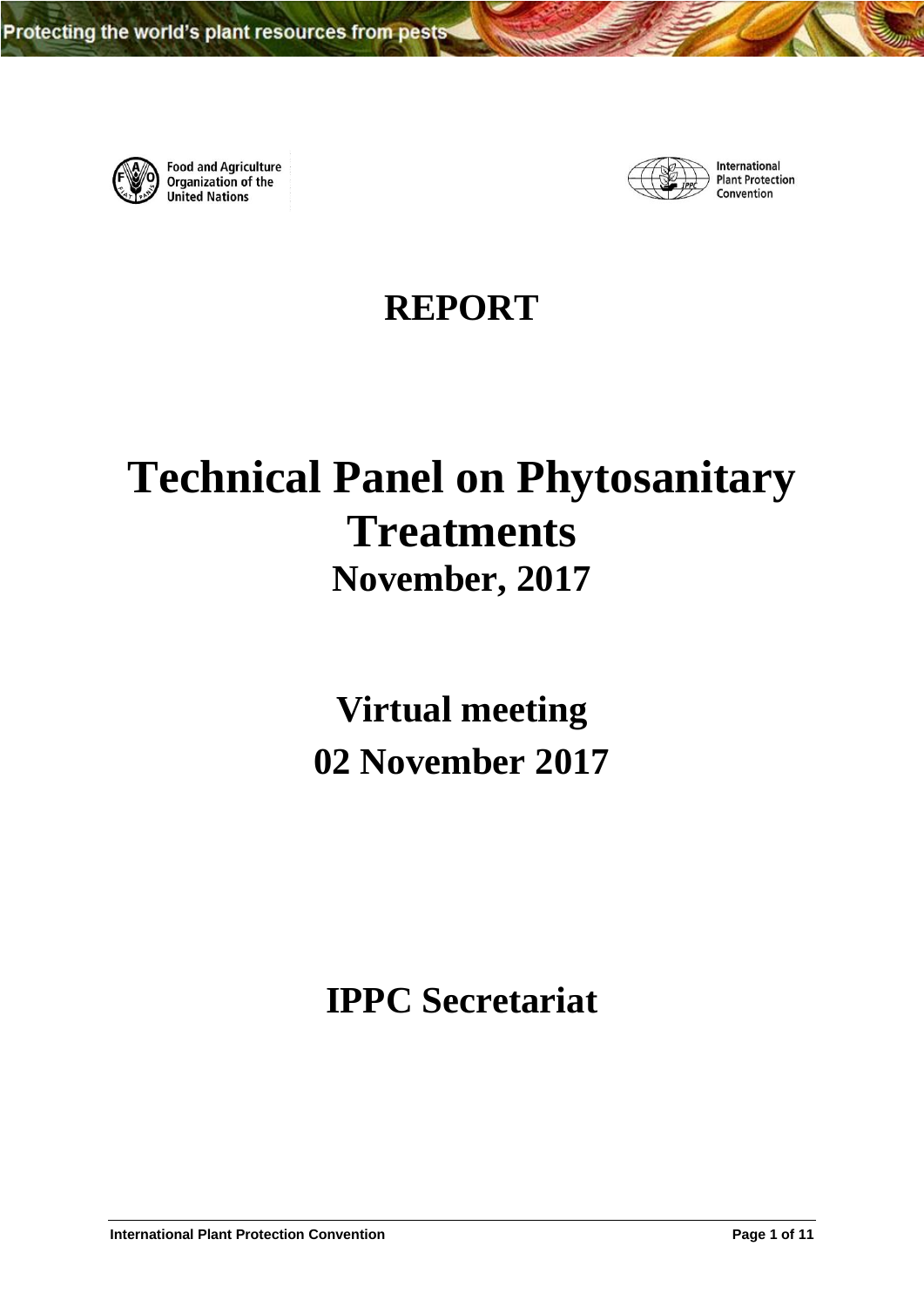The designations employed and the presentation of material in this information product do not imply the expression of any opinion whatsoever on the part of the Food and Agriculture Organization of the United Nations (FAO) concerning the legal or development status of any country, territory, city or area or of its authorities, or concerning the delimitation of its frontiers or boundaries. The mention of specific companies or products of manufacturers, whether or not these have been patented, does not imply that these have been endorsed or recommended by FAO in preference to others of a similar nature that are not mentioned.

The views expressed in this information product are those of the author(s) and do not necessarily reflect the views of FAO.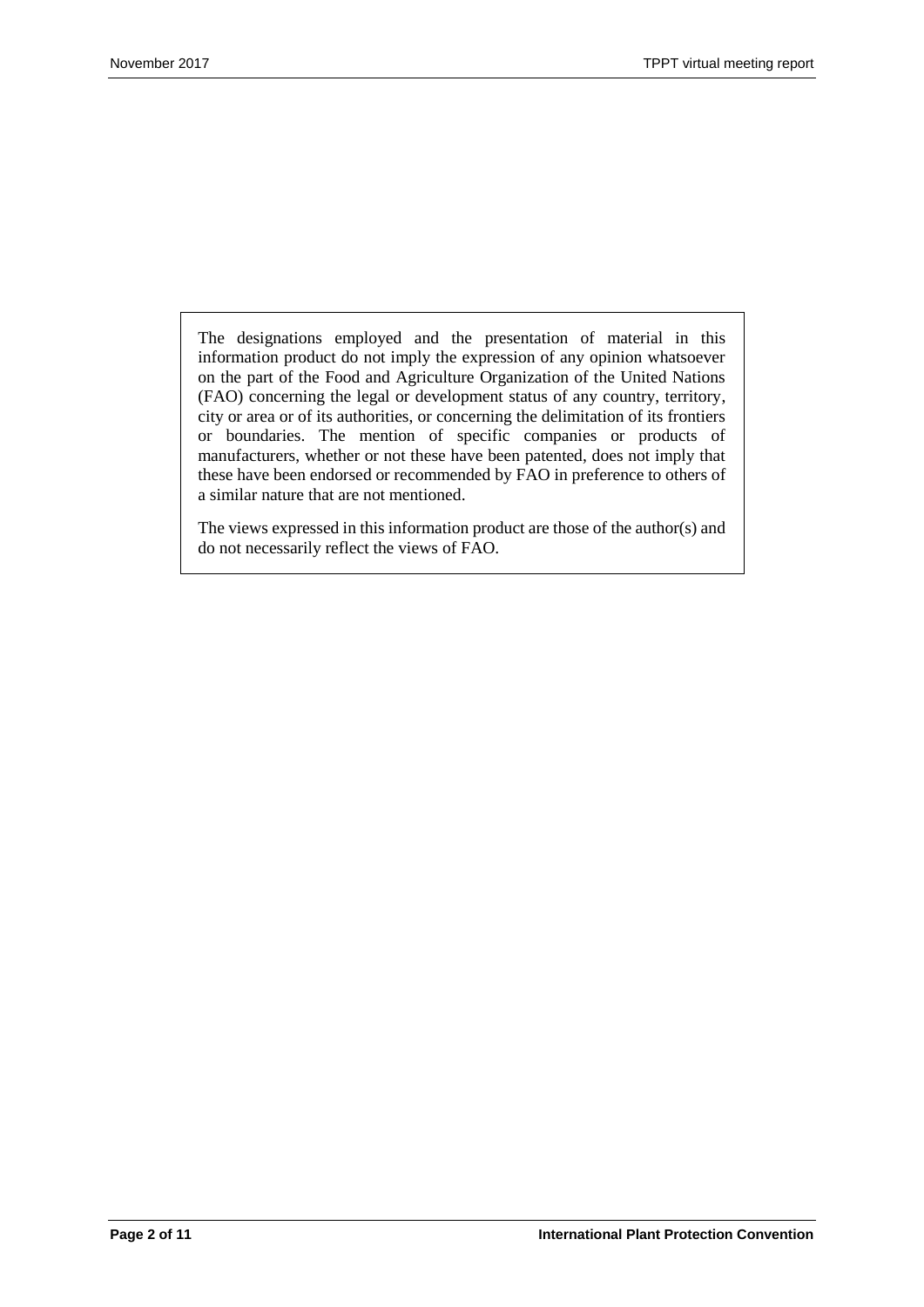# **CONTENTS**

| 2.1 Cold treatment for the peach fruit fly (Bactrocera zonata) on oranges Citrus sinensis (2017-<br>013)<br>$\overline{4}$ |  |  |  |  |
|----------------------------------------------------------------------------------------------------------------------------|--|--|--|--|
| 2.2 Irradiation Treatment against fruit flies of the family Anastrepha spp. (Dose Modification)                            |  |  |  |  |
| 2.3 Irradiation treatment for European grapevine moth <i>Lobesia botrana</i> eggs and larvae on all                        |  |  |  |  |
|                                                                                                                            |  |  |  |  |
| 3. TPPT work programme: Update on the recent developments on the objection to the Heat                                     |  |  |  |  |
| 4.                                                                                                                         |  |  |  |  |
| 5.                                                                                                                         |  |  |  |  |
|                                                                                                                            |  |  |  |  |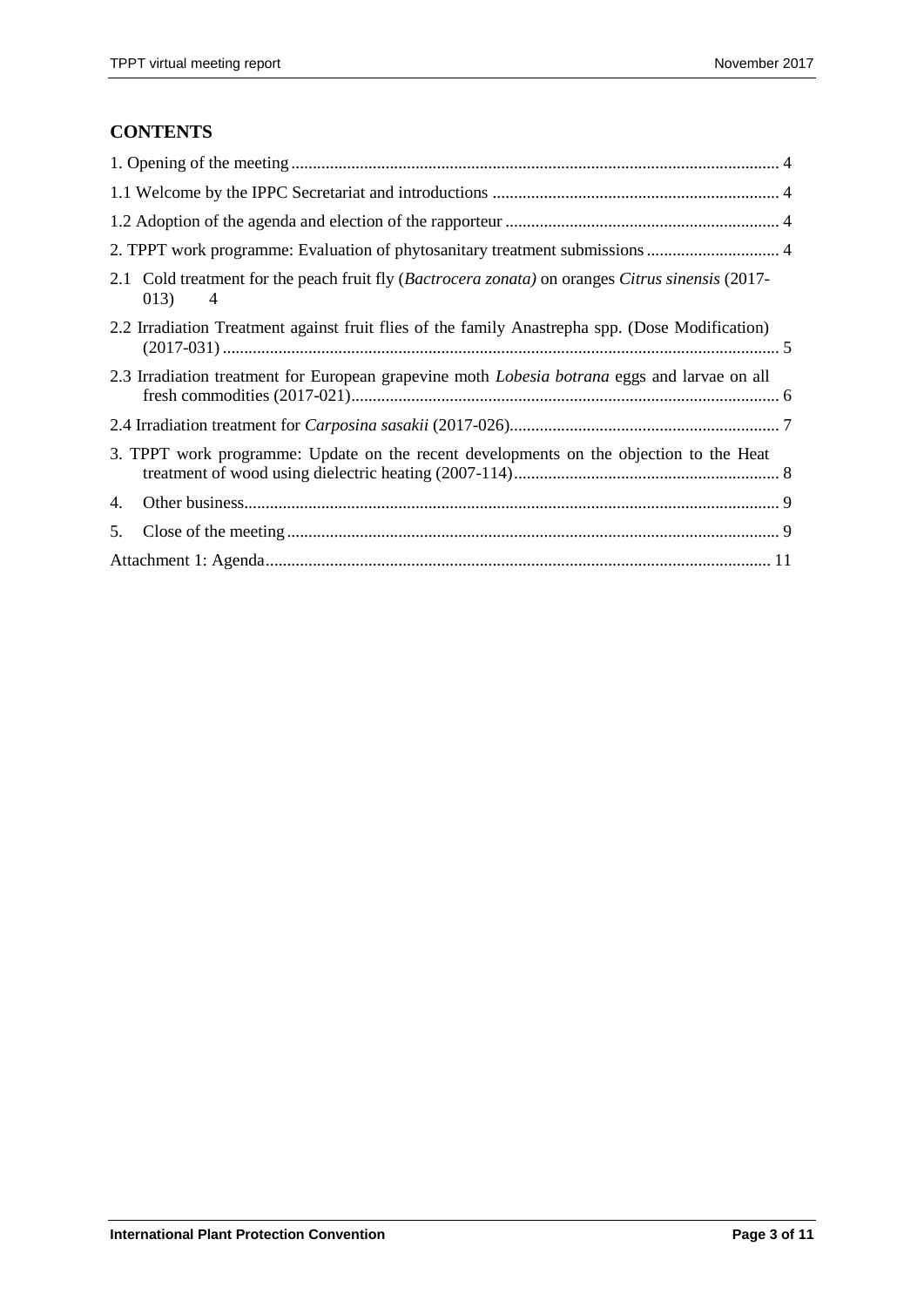## <span id="page-3-0"></span>**1. Opening of the meeting**

## <span id="page-3-1"></span>**1.1 Welcome by the IPPC Secretariat and introductions**

- *[1]* The International Plant Protection Convention (IPPC) Secretariat (hereafter referred to "Secretariat") lead for Technical Panel on Phytosanitary Treatments (TPPT) chaired the meeting and welcomed the following participants:
	- 1. Mr Glenn BOWMAN (Australia)
	- 2. Mr Toshiyuki DOHINO (Japan)
	- 3. Mr Guy HALLMAN (FAO/IAEA)
	- 4. Mr Scott MYERS (USA)
	- 5. Mr Michael ORMSBY (New Zealand)
	- 6. Mr Andrew PARKER (FAO/IAEA)
	- 7. Mr Yuejin WANG (China)
	- 8. Mr Daojian YU (China)
	- 9. Ms Adriana G. MOREIRA (IPPC Secretariat, Lead)
	- 10. Ms Janka KISS (IPPC Secretariat, support)
- *[2]* The full list of TPPT members and their contact details can be found on the International Phytosanitary Portal  $(IPP)^1$ .

### <span id="page-3-2"></span>**1.2 Adoption of the agenda and election of the rapporteur**

- *[3]* The Secretariat introduced the agenda and it was adopted as presented in Appendix 1 to this report.
- *[4]* Mr Scott MYERS was elected as the rapporteur.

#### <span id="page-3-3"></span>**2. TPPT work programme: Evaluation of phytosanitary treatment submissions**

- *[5]* The Secretariat informed the TPPT that a new submission has arrived from the Philippines on the Irradiation treatment for *Sternochetus frigidus* (2017-036). The submission's list is publically available on the  $IPP<sup>2</sup>$ .
- *[6]* The List of submitted treatments<sup>3</sup> was presented to the TPPT, and the Secretariat explained that it has been updated with the most recent submission and the priorities were added based on the discussion of the TPPT on their last virtual meeting in October 2017.

#### <span id="page-3-4"></span>**2.1 Cold treatment for the peach fruit fly** *Bactrocera zonata* **on oranges** *Citrus x sinensis* **(2017-013)**

- *[7]* The Lead for the submission, Mr Toshiyuki DOHINO, introduced the checklist for evaluating treatment submissions and prioritization score sheet<sup>4</sup> for the Cold treatment for the peach fruit fly, *Bactrocera zonata* on oranges *Citrus x sinensis* (2017-013).
- *[8]* The submission suggests to apply 1.7 °C for 18 days. The Lead highlighted that the schedule is identical to the treatment T107 L in the USDA APHIS Treatment manual<sup>5</sup> and it is supported by four public references, submitted along with the treatment proposal.

<sup>1</sup>TPPT membership list: https://www.ippc.int/en/publications/81655/

<sup>&</sup>lt;sup>2</sup> Link to the "Calls for treatments" page: [https://www.ippc.int/en/core-activities/standards-setting/calls](https://www.ippc.int/en/core-activities/standards-setting/calls-treatments/)[treatments/](https://www.ippc.int/en/core-activities/standards-setting/calls-treatments/)

<sup>3</sup> 03\_TPPT\_2017\_Nov

<sup>&</sup>lt;sup>4</sup> 04 TPPT 2017 Nov

<sup>5</sup> USDA TM[: https://www.aphis.usda.gov/import\\_export/plants/manuals/ports/downloads/treatment.pdf](https://www.aphis.usda.gov/import_export/plants/manuals/ports/downloads/treatment.pdf)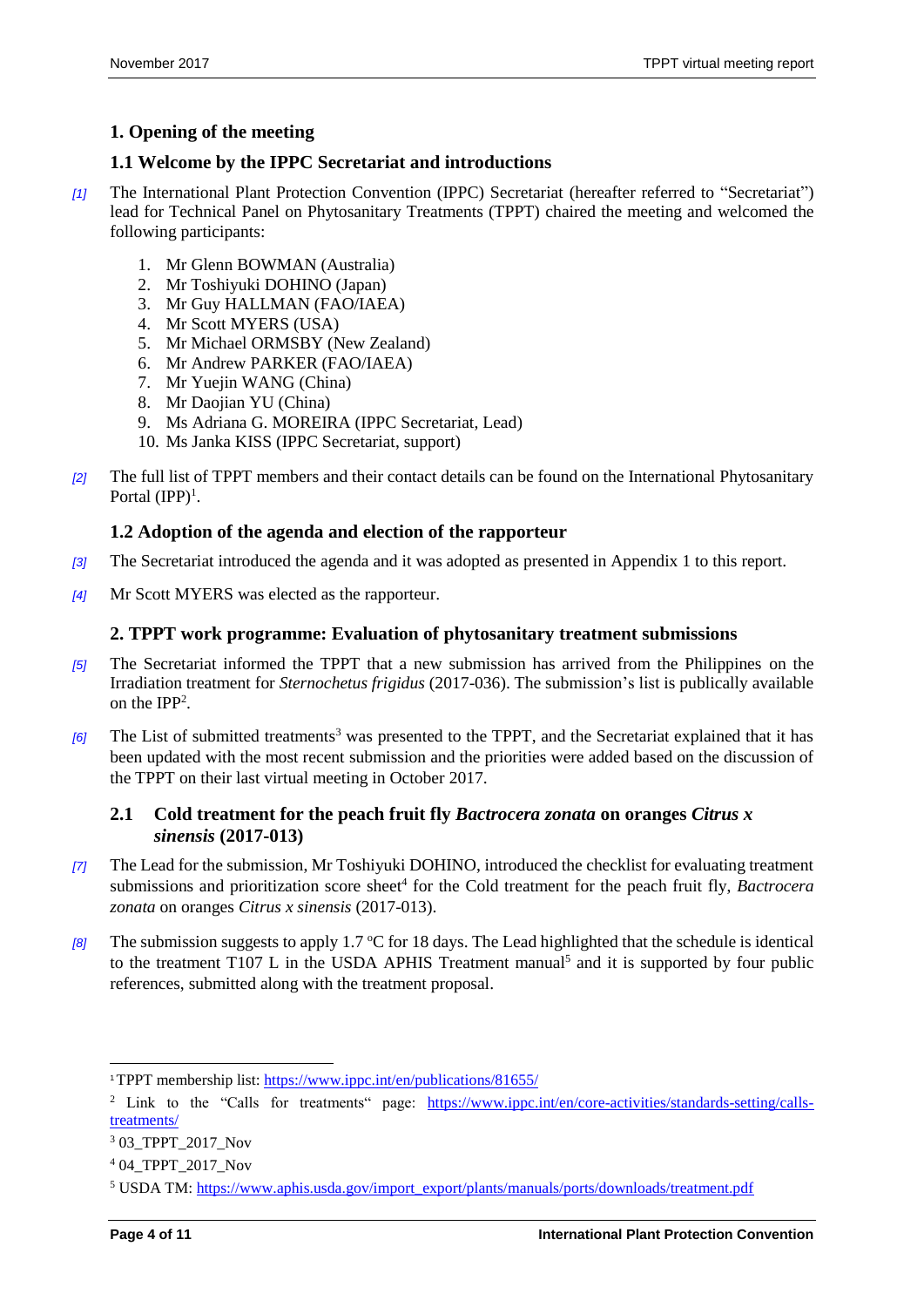- [9] The Lead explained, that the 3<sup>rd</sup> instar larvae was used in the experiments as this is the most cold tolerant life stage of the *B. zonata*. Large scale testing was conducted, and larval movement was used to determine efficacy.
- *[10]* The TPPT agreed to recommend the submission to the Standards Committee (SC) for inclusion on the List of Topics for IPPC standards, i.e. to be included in the TPPT work programme. . The TPPT also agreed to ask for more information from the submitter on the number of survivors from the control group and the temperature data of each replication.
- *[11]* The TPPT
	- (1) *recommended* the Cold treatment for *Bactrocera zonata* on *Citrus sinensis* (2017-013) to the Standards Committee (SC) for inclusion on the List of Topics for IPPC standards with priority 2, and Mr Toshiyuki DOHINO as Treatment Lead, so the TPPT can assess better the information of the submitter.
	- (2) *asked* the submitter to provide more information on the number of survivors from the control group and the temperature data of each replication.

## <span id="page-4-0"></span>**2.2 Irradiation Treatment against fruit flies of the family** *Anastrepha* **spp. (Dose Modification) (2017-031)**

- *[12]* The Lead for the submission, Mr Guy HALLMAN, introduced the checklist for evaluating treatment submissions and prioritization score sheet<sup>6</sup> for the Irradiation Treatment against fruit flies of the family *Anastrepha* spp. (Dose Modification) (2017-031).
- *[13]* The submission suggested 70 Gy based on two references that were not submitted along with the treatment proposal, but are published, thus publically accessible.
- *[14]* The lead explained that most Anastrepha species are established at the tropics of the Americas and only a handful is considered to have economic importance. All of these were tested except *Ananstrepha grandis* as there was no available data for this species, but later a minor study was done, and proved that even lower than the proposed 70 Gy dose prevented emergence, noting that pupation was observed a couple of days after treatment. He informed that this study was described in one of the references<sup>7</sup> provided along with the treatment submission.
- *[15]* The treatment is proposed for all hosts of *Anastrepha*, i. e. wide range of fruits. The Lead explained that this treatment would be an important addition for exporting countries as many commodities that are currently treated for *Anastrepha* spp. at 150 Gy could then be treated at less than half that dose. Thus, it would allow for significant savings and reduction in risk of damage to irradiated commodities without appreciably increasing the risk of transport of viable quarantine pests. However, the efficacy level needs to be revised.
- *[16]* One member pointed out that other literature references suggest higher irradiation doses than 70 Gy for some of the *Anastrepha* species (*A. ludens* and *A. obliqua*). The Lead highlighted that the reason was that the researchers had not tried doses lower than 100 Gy.
- *[17]* The efficacy level would needed to be established based on the most resistant species of the genus. The Lead explained that the genus *Anastrepha* is quite homogenous in tolerance to radiation, but *A. ludens* might have a bit higher tolerance, and efficacy can be established based on that. The TPPT agreed to discuss this further once the treatment is included on the List of Topics for IPPC standards.

<sup>6</sup> 05\_TPPT\_2017\_Nov

<sup>&</sup>lt;sup>7</sup>Insect & Pest Control Newsletter No. 88 (p. 23) 2017. FAO/IAEA. <u>http://www-</u> [pub.iaea.org/books/IAEABooks/11189/Insect-Pest-Control-Newsletter-No-88-January-2017](http://www-pub.iaea.org/books/IAEABooks/11189/Insect-Pest-Control-Newsletter-No-88-January-2017)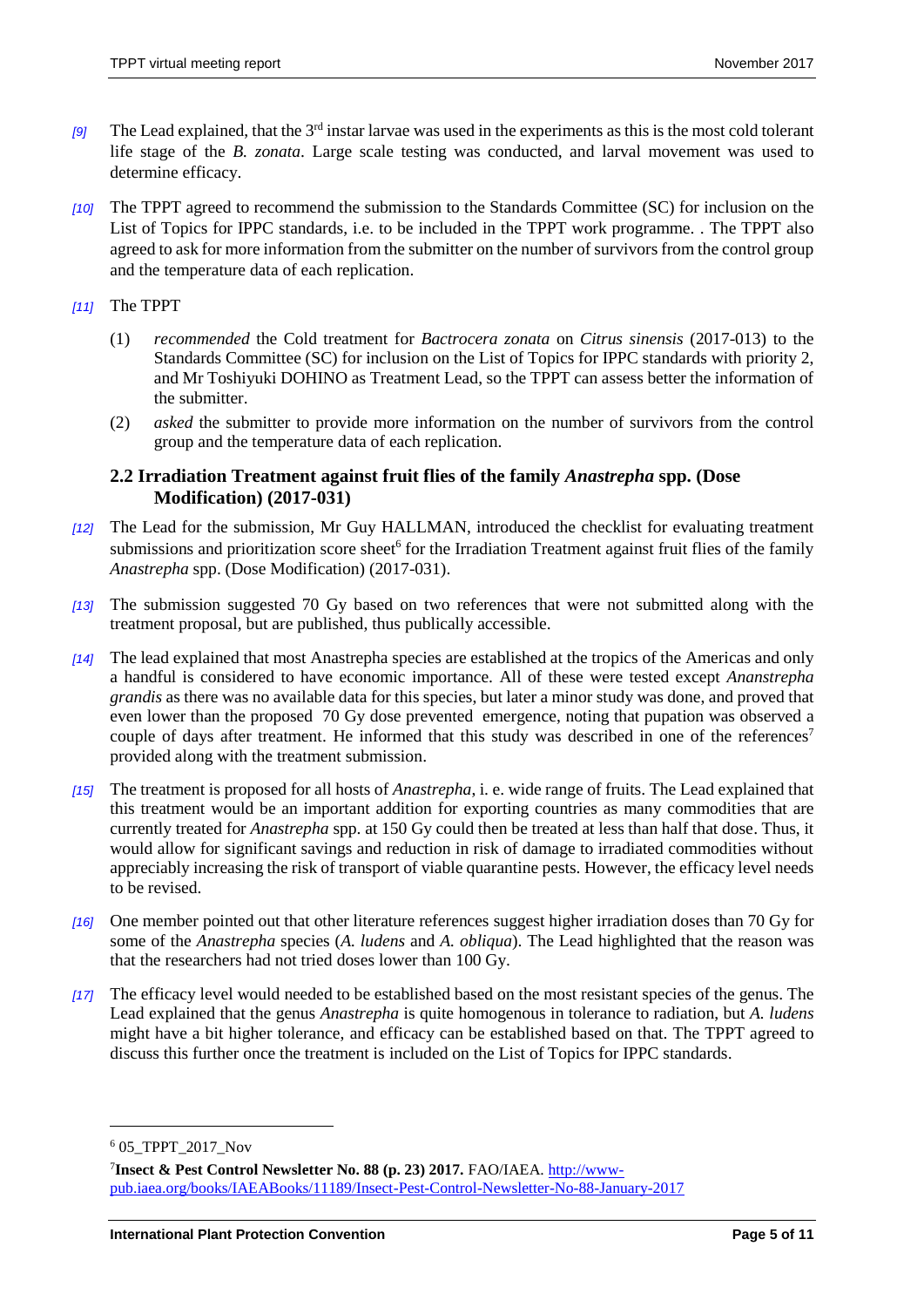- *[18]* A member informed the TPPT that for some countries, the lowest dose is 150 Gy due to administrative policies and queried whether other countries would consider using a lower dose of 70 Gy, as proposed by the submitter, and weather these countries have irradiation capacity. The Lead explained that in the Americas where *Anastrepha* species are widespread, Mexico (the submitter) is a big exporter of the region, and has irradiation facilities that could apply the lower dose of 70 Gy. Therefore, there is a high probability for a fast implementation.
- *[19]* The TPPT discussed weather to assign priority 1 or 2 and decided that given the importance of generic treatments and the possibility that it would be implemented soon, i.e. high economic importance, it should be assigned priority 1.
- *[20]* The TPPT agreed to recommend this treatment for inclusion on the List of Topics for IPPC standards (i.e. to be included in the TPPT work programme) . The TPPT adjusted the title from "family *Anastrepha*" it to "genus *Anastrepha*" as *Anastrepha* is a genus in the Tephritidae family.
- *[21]* The TPPT
	- (3) *recommended* the "Irradiation treatment fort the genus *Anastrepha* (2017-031)" to the Standards Committee (SC) for inclusion on the List of Topics for IPPC standards with priority 1, and Mr Guy HALLMAN as the Treatment Lead, so the TPPT can assess better the information of the submitter.

#### <span id="page-5-0"></span>**2.3 Irradiation treatment for European grapevine moth** *Lobesia botrana* **eggs and larvae on all fresh commodities (2017-021)**

- *[22]* The Lead for the submission, Mr Glenn BOWMAN, introduced the checklist for evaluating treatment submissions and prioritization score sheet<sup>8</sup> for the Irradiation treatment for European grapevine moth *Lobesia botrana* eggs and larvae on all fresh commodities (2017-021).
- *[23]* The Lead explained that 250 Gy is proposed to eliminate *L. botrana* eggs and larvae. He stated that, although grape vine moth is a significant economic problem, the research submitted has some shortcomings as for example, some explanation is needed to explain the high mortality in the control population used in the study.
- *[24]* One member highlighted that the TPPT already discussed a submission for a treatment with a lower dose for all Tortricidae species (including *L. botrana*) 9 .
- *[25]* Another member was concerned that this treatment was only tested for eggs and larvae and not for pupae, as in rare cases grape bunches might contain pupae as well. One member noted that one of the publications supporting the treatment mentions that altough *L. botrana* does not pupate inside the flesh of the grape, but rarely pupae is found in the protected space inside grape bunches.
- *[26]* Another member clarified that pupation usually occurs under the bark of the grape vines, and exceptionally in wine grapes where bunches are very tight. He highlighted that in table grapes (that are more often exported), it is unlikely to find *L. botrana* pupae.
- *[27]* The TPPT also found that one of the papers submitted as supporting documentation, that is not yet published, contains some irregularities concerning the irradiation dosimetry. Therefore, the TPPT agreed to request additional information from the submitter to help clarify the proposed dose of 250 Gy.

<sup>8</sup> 06\_TPPT\_2017\_Nov

<sup>9</sup> Link to the treatment submissions for the "Irradiation treatment for eggs and larvae of the family Tortricidae (generic)"[: https://www.ippc.int/en/publications/84496/](https://www.ippc.int/en/publications/84496/)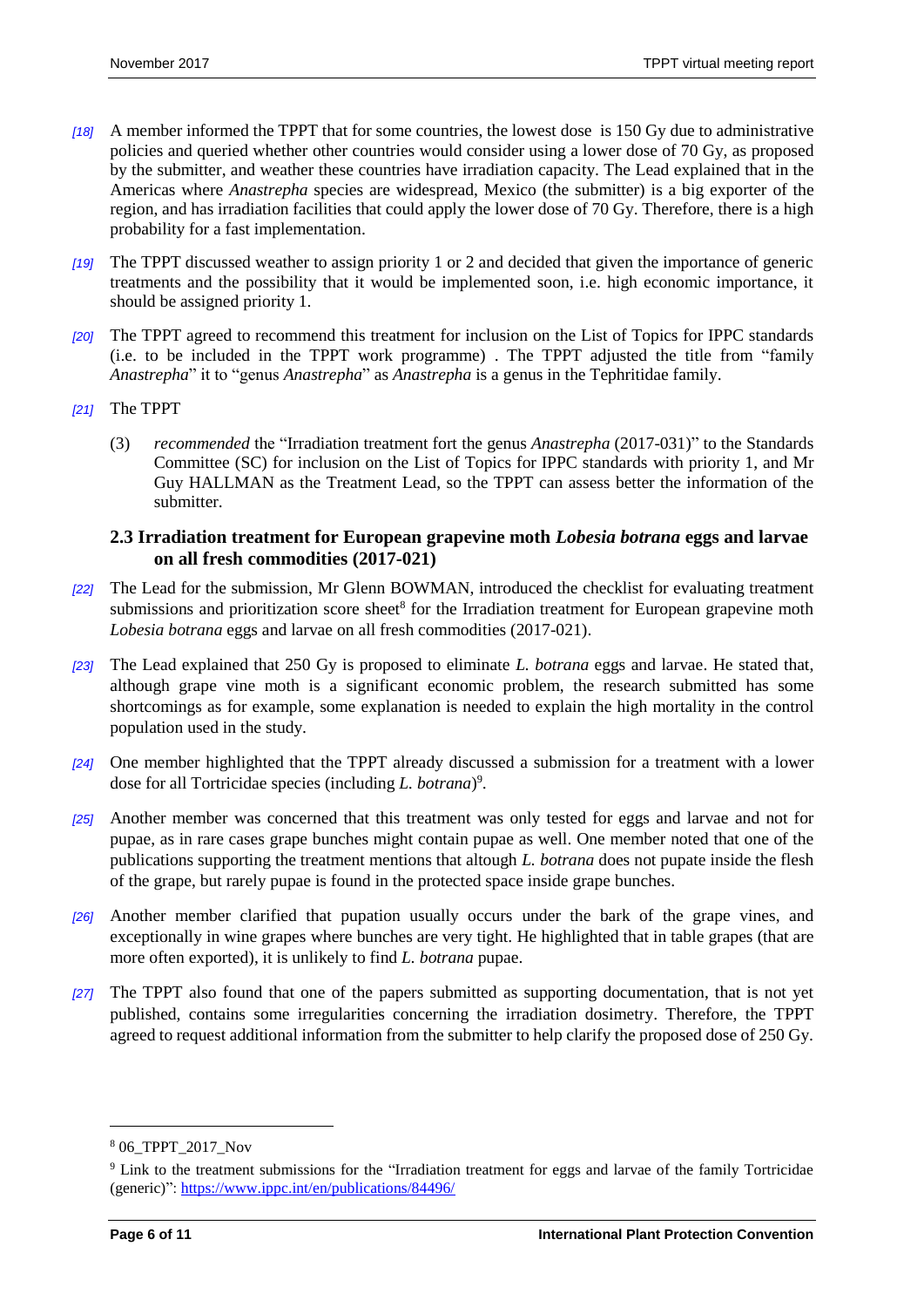- *[28]* The TPPT agreed to recommend the treatment to the Standards Committee (SC) for inclusion on the List of Topics for IPPC standards with priority 4, and agreed to only invest more work into the evaluation if the generic treatment for all Tortricidae species is not approved.
- *[29]* The TPPT
	- (4) *recommended* the "Irradiation treatment for *Lobesia botrana* eggs and larvae on all fresh commodities (2017-021)" to the Standards Committee (SC) for inclusion on the List of Topics for IPPC standards with priority 4, and Mr Glenn BOWMAN as the Treatment Lead, so the TPPT can assess better the information of the submitter.
	- (5) *asked* the submitter to provide more information on the dosimetry and the reason for the high control mortality.

#### <span id="page-6-0"></span>**2.4 Irradiation treatment for** *Carposina sasakii* **(2017-026)**

- *[30]* The Lead for the submission, Mr Andrew PARKER, introduced the checklist for evaluating treatment submissions and prioritization score sheet<sup>10</sup> for the Irradiation treatment for *Carposina sasakii* (2017-026).
- *[31]* The proposal is 228 Gy supported by five references (all published journal articles). The Lead highlighted the reference Zhan 2014<sup>11</sup> as it provides the basis for the efficacy calculations. The efficacy was calculated based on the number of 5<sup>th</sup> instar larvae that emerged from apples. The Lead mentioned that the method of infestation was very close to the natural, i.e. the eggs were laid onto paper and artificially placed on the fruit (apple), but the larvae burrowed inside by itself as in case of natural infestation.
- *[32]* One member queried weather the fruit used in the experiments were free from non-target pests and pesticide residues and weather this was considered. Another member queried about the information on how many 1<sup>st</sup> instar larvae developed. He also wondered if there was a high mortality in the control it could be an indication of possible interference of pesticide residue. The TPPT agreed to request from the submitter clarification on the status of the apples (whether they were free from pesticide and nontarget organisms) and to confirm if a voucher specimen was collected. One member highlighted that for research studies, species identification and retention of voucher specimens should be well documented.
- *[33]* One member queried if the diapausing larvae are more resistant to irradiation, and whether this was considered in case of *C. sasakii.* The TPPT briefly discussed the influence of diapause in phytosanitary treatments however due to time constraints the TPPT agreed to discuss this further at another meeting.
- *[34]* In conclusion, the TPPT agreed to recommend the treatment to the Standards Committee (SC) for inclusion on the List of Topics for IPPC standards (i.e. for inclusion in to the TPPT work programme) with priority 2 to assess better the information from the submitter.
- *[35]* The TPPT

- (6) *recommended* the "Irradiation treatment for *Carposina sasakii* (2017-026)" to the Standards Committee (SC) for inclusion on the List of Topics for IPPC standards with priority 2, and Mr Andrew PARKER as the Treatment Lead, so the TPPT can assess better the information of the submitter.
- (7) *asked* the submitter to provide more information on the species identification and voucher specimen retention and weather the possible pesticide residue on the test fruits was considered or not.

<sup>10</sup> 07\_TPPT\_2017\_Oct

<sup>11</sup> **Zhan Guoping, Li Baishu, Gao Meixu, Liu Bo, Wang Yuejin\*, Liu Tao and Ren Lili. 2014**. Phytosanitary irradiation of peach fruit moth (Lepidoptera: Carposinidae) in apple fruits. *Radiation Physics and Chemistry*, 103:153-157.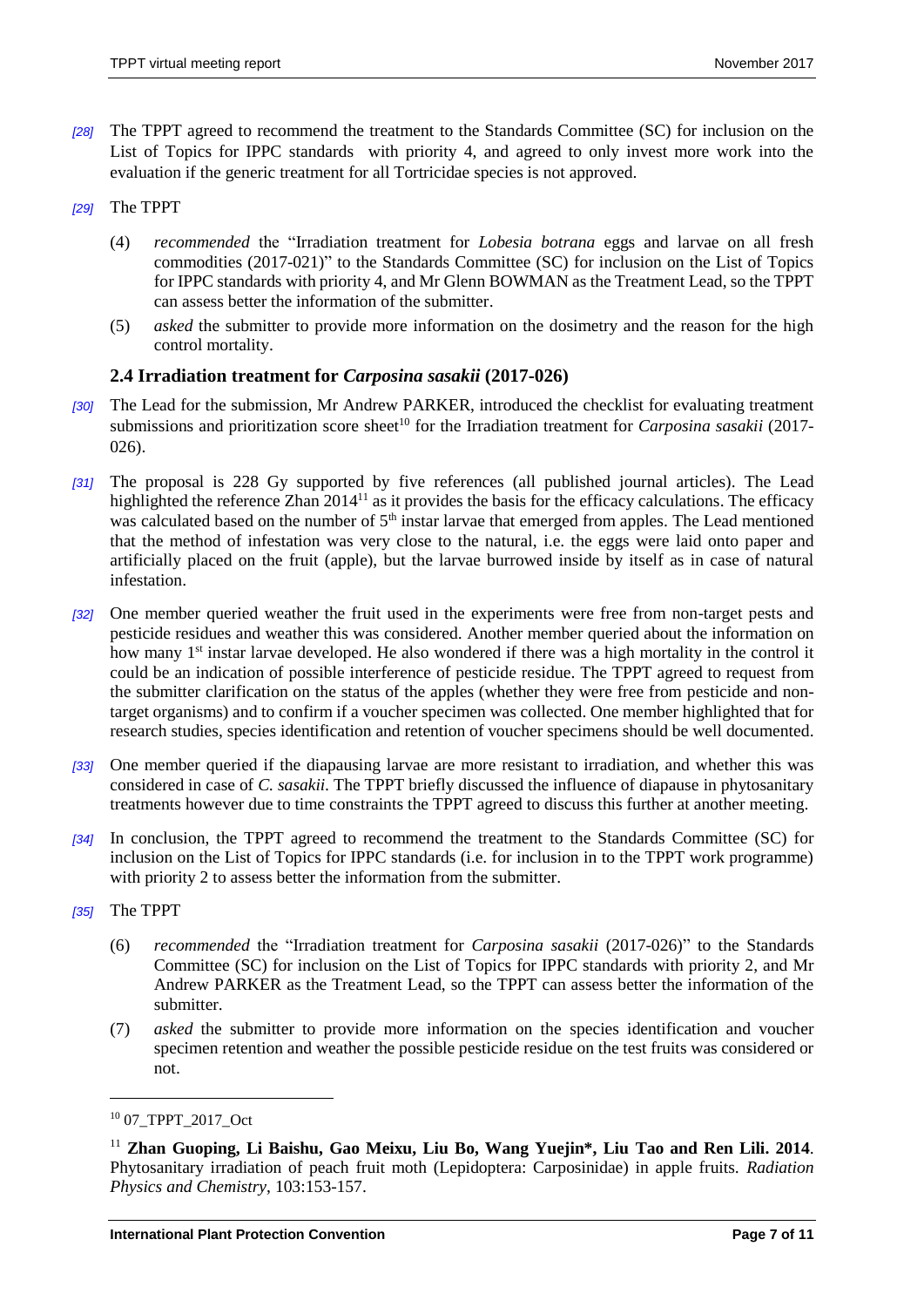## <span id="page-7-0"></span>**3. TPPT work programme: Update on the recent developments on the objection to the Heat treatment of wood using dielectric heating (2007-114)**

- *[36]* The TPPT discussed further the objection received to the adoption of the draft PT on Heat treatment of wood using dielectric heating (2007-114) made prior to the CPM-12 (2017)<sup>12</sup>. The TPPT discussed the issue in its 2017-07 meeting in Vienna<sup>13</sup> and as the TPPT could not conclude based on the available information. Subsequently, the IPPC Secretariat requested additional information from the objecting contracting party on the temperature records for all of the probes, from all the exposure periods, and requested colour pictures of the thermal images.
- *[37]* After the colour pictures of thermal images were provided, the Treatment Lead, Mr Mike ORMSBY reviewed<sup>14</sup> the additional information and the experimental methods from the objecting country research. He suggested that there may have been "undetected cold spots" in the treated logs that may have led to a greater level of nematode survival than expected.
- *[38]* He explained that in case of temperature treatments, it is important to first identify where the coldest parts of the commodity are likely to be. Temperature probes and/or thermal imaging should then be used to ensure the coldest part of the commodity reaches the target temperature for a sufficient period. While the researchers have used 12 probes to measure the wood temperatures, and include thermal imaging at conclusion of the treatments, there was no evidence provided that indicated the researchers had identified where the coldest parts were likely to be found. Therefore, the coldest parts may not have been measured by the probes or the thermal imaging.
- *[39]* A further concern in the experimental design was the extreme differences in the level of *Bursaphelenchus xylophilus* (pine wood nematode, PWN) infestation recorded in the control wood (e.g. from 64 to 274,328). It was mentioned that there is a need to ascertain that the variation in PWN density in the logs was between the logs used to generate the samples and not within each log. If the variation was within each log, the control data may not be directly relevant to the number of PWN exposed in the treatments. Further, data on the number of PWN detected in each sub-sample, and the association of each sample with the parent log, may aid in determining the nature of the variation detected in the controls.
- *[40]* One member was concerned whether the size of the log might be a factor that puts the logs used outside the scope of the study that the treatment efficacy is based on. He highlighted the difficulties around the application of the treatment.
- *[41]* The Lead mentioned that the International Forestry Quarantine Research Group (IFQRG) discussed in its recent meeting<sup>15</sup> the issue on appropriate application of dielectric heating (DH) in wood. In the discussions they mentioned that usually when the conditions are not appropriate when treating wood, there are some "halo" formations around the wood logs, which are indicatives of water evaporation, which in turn indicates rapid cooling. Therefore, IFQRG identified that the application of DH in wood has several issues that needs to be addressed and thus IFQRG has established a working group to develop some guidance on the use of dielectric heating to help (among other things) researchers avoid potential pitfalls in research design when testing dielectric heating efficacy. It is hoped this guidance will be available soon.
- *[42]* Consequently, the treatment Lead noted that, the data presented to justify the objection to the adoption of the draft PT raises potential concerns on possible water evaporation and thus affecting the survivors

<sup>&</sup>lt;sup>12</sup> Objections presented to the CPM-12 (2017)[: https://www.ippc.int/en/publications/84146/](https://www.ippc.int/en/publications/84146/)

<sup>&</sup>lt;sup>13</sup> Link to the TPPT July 2017 meeting report:<https://www.ippc.int/en/publications/85139/>

<sup>&</sup>lt;sup>14</sup> 05\_TPPT\_2017\_Jul [\(https://www.ippc.int/en/work-area-publications/84457/\)](https://www.ippc.int/en/work-area-publications/84457/)

<sup>15</sup> 2017-10 International Forestry Quarantine Research Group (IFQRG) meeting report: [https://www.ippc.int/en/external-cooperation/organizations-page-in](https://www.ippc.int/en/external-cooperation/organizations-page-in-ipp/internationalforestryquarantineresearchgroup/)[ipp/internationalforestryquarantineresearchgroup/](https://www.ippc.int/en/external-cooperation/organizations-page-in-ipp/internationalforestryquarantineresearchgroup/)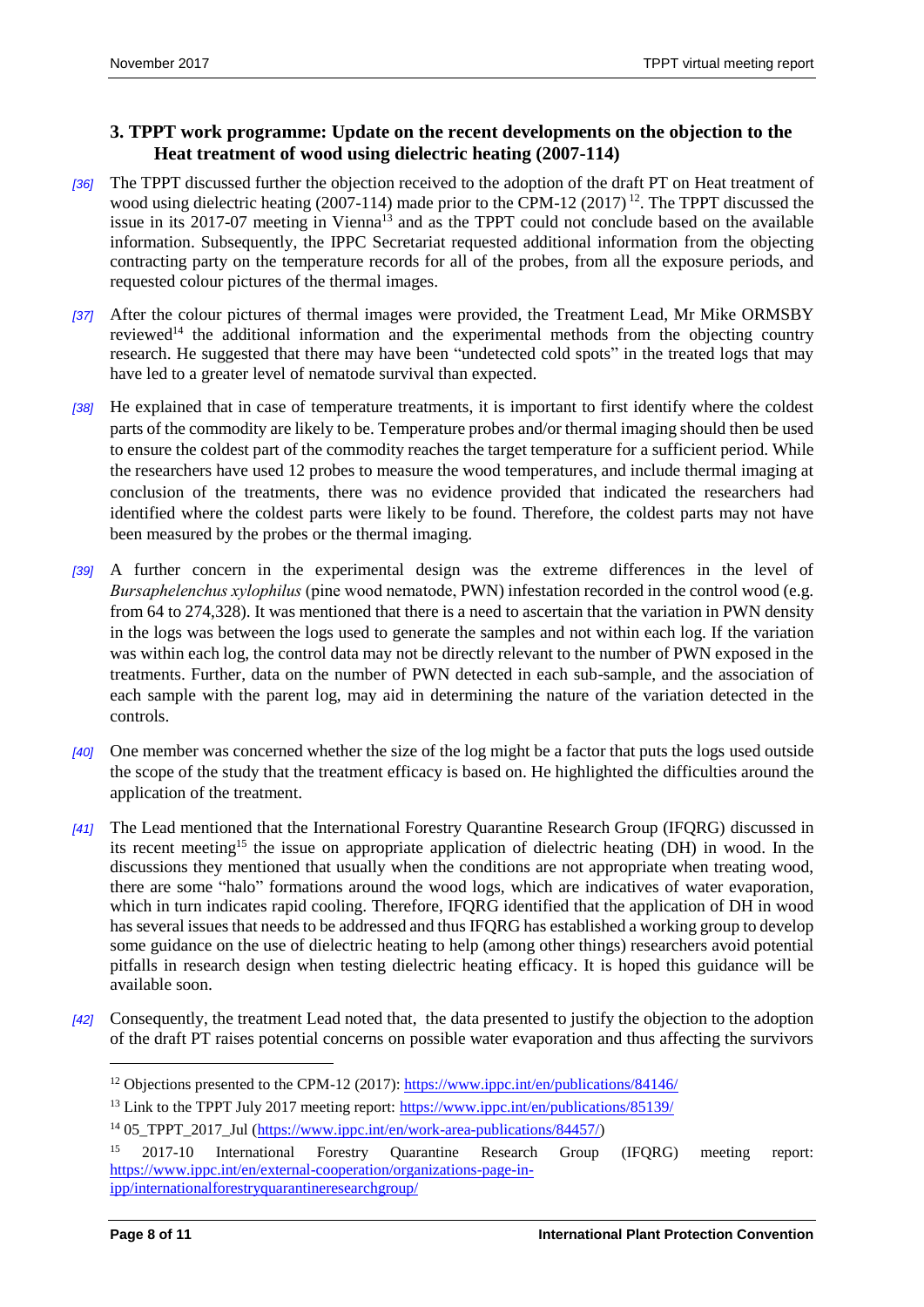of PWN – thus, these concerns need to be addressed, but cannot be addressed from the submitted information. This may mean running the tests again but with better control/measurement of log temperatures. The Lead suggested that the TPPT perform further evaluation on the draft PT and the objection received once the guidance is developed by IFQRG.

- *[43]* The Treatment Lead agreed that the guidance on DH application that IFQRG produces might help and suggested that submitter of the objection might wish to reconsider their objection once they have repeated their research following IFQRG's guidance and/or addressed the concerns raised above.
- *[44]* The TPP noted the evaluation of the supporting information of the objection and agreed to wait until the guidance material from IFQRG is available.

#### *[45]* The TPPT

- (8) *noted* the decision from IFQRG to produce guidance material on the application of dielectric heating.
- (9) *decided* to wait until IFQRG produced the guidance material before concluding on the validity of the data supporting the objection.
- (10) *invited* the SC note the above decisions*.*

#### <span id="page-8-0"></span>**4. Other business**

- *[46]* The TPPT discussed again the priority to the Generic irradiation treatment against all insects except Lepidoptera larvae and pupae (2017-030).
- *[47]* On their last virtual meeting the TPPT discussed lowering the priority of the treatment from 1 to 3 pending the approval of the treatment lead (Mr Guy HALLMAN). As the Treatment Lead was unable to attend the last meeting, the TPPT discussed again the issue of the priority of the generic treatment.
- *[48]* The Treatment Lead understood that it was proposed to lower the priority to 3 due to the difficulty of developing such a generic treatment but suggested that the advantages of such a generic treatment would be felt immediately and that there are many studies available now to support the efficacy of the treatment. He suggested to assign the treatment priority at 2.
- *[49]* One member highlighted that there are generic treatments available, but they are for higher doses. The Lead explained that higher doses were always suggested on the grounds of caution, but they are not necessarily justified. The biggest argument is that there is no data that indicated that 300 Gy is not sufficient against all insects except Lepidoptera larvae and pupae.
- *[50]* Therefore, the TPPT agreed to recommend a priority 2 to this treatment and work on it once the other priority 2 treatments are processed as this may require additional work.
- *[51]* The TPPT:
	- (11) *recommended* the "Generic irradiation treatment against all insects except Lepidoptera larvae and pupae (2017-030)" to the Standards Committee (SC) for inclusion on the List of Topics for IPPC standards with priority 2.

#### <span id="page-8-1"></span>**5. Close of the meeting**

- *[52]* The Secretariat informed the TPPT that the next TPPT virtual meeting, previously scheduled for December 2017, was cancelled due to unavailability of the Secretariat. As per 2018 virtual meetings planning, the Secretariat informed the TPPT the following tentative dates were:
	- 25 January 2018
	- 20 February 2018 (to discuss the draft ISPM for the Requirements for the use of modified atmosphere treatments as a phytosanitary measure (2014-006)).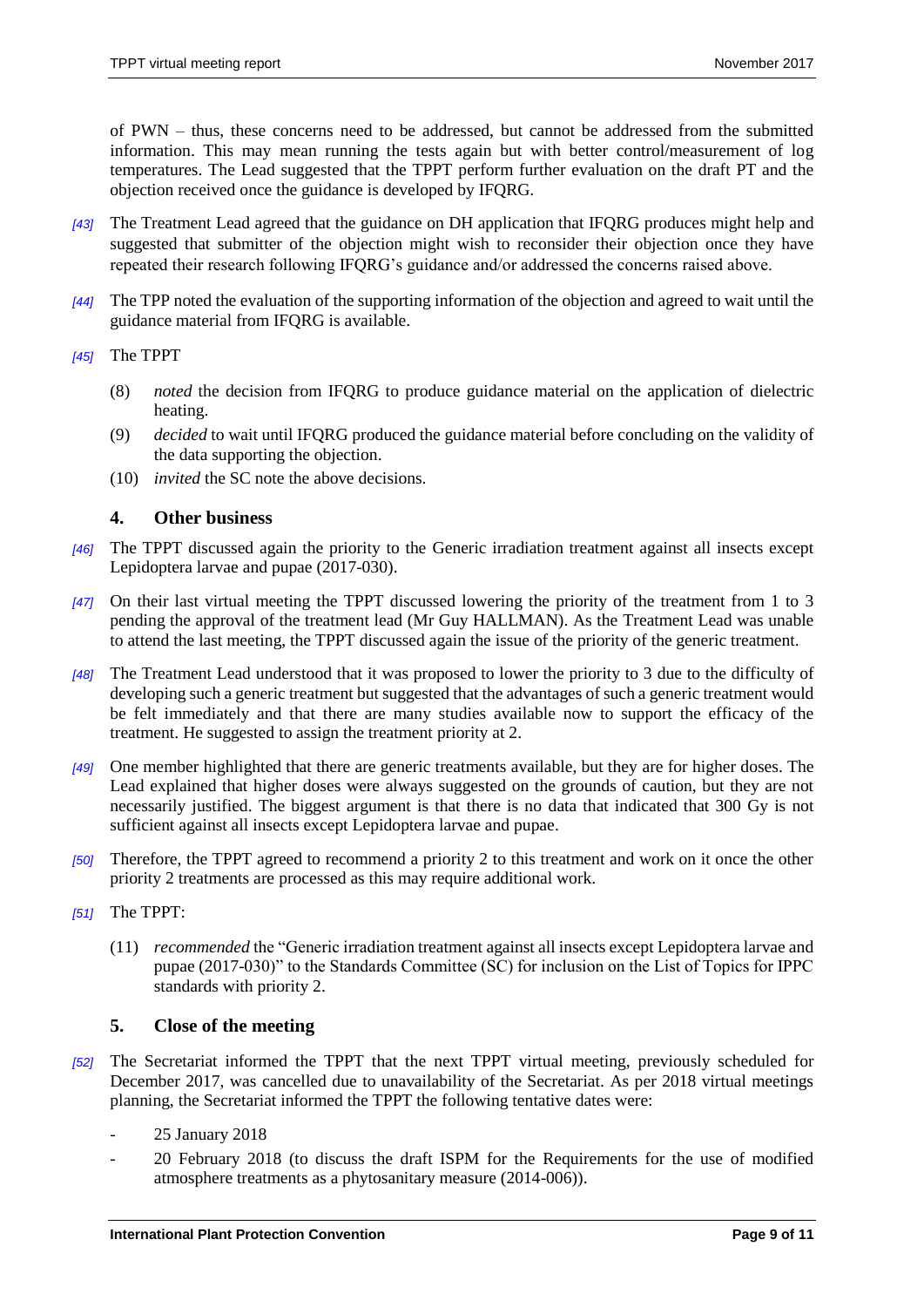*[53]* The Secretariat thanked the TPPT members and the TPPT Steward for their participation and closed the meeting.